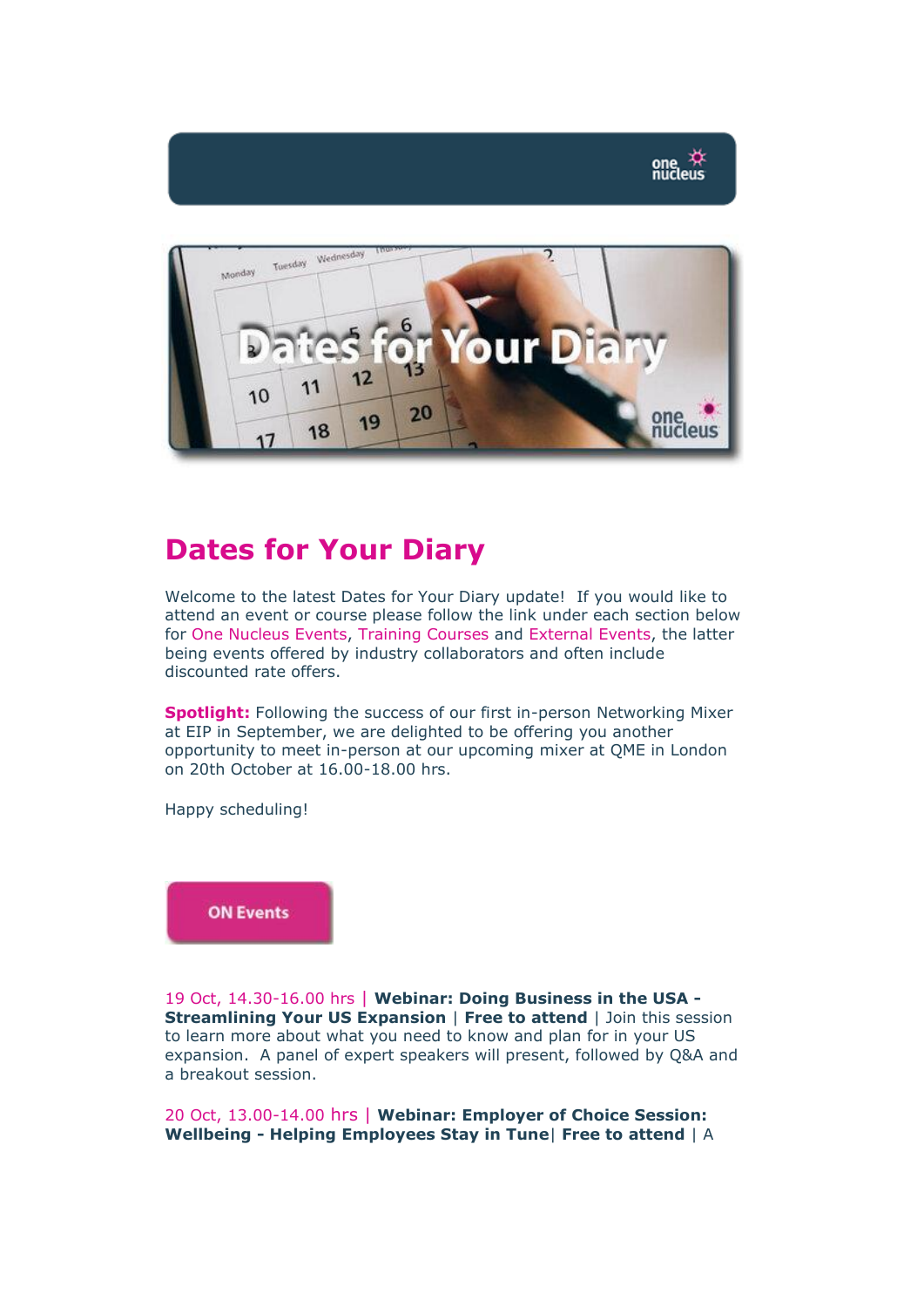panel discussion which will cover the benefits of investing in employee wellbeing with regards to recruiting and retaining great teams.

20 Oct, 16.00-18.00 hrs | **Networking Mixer In-Person** | **Free to attend** | One Nucleus is delighted to be back to in-person events with our networking mixer in collaboration with QME. Hear a short keynote from Professor Greg Slabaugh on the Digital Environmental Research Institute at Queen Mary and from Dr Laura Fletcher at Deep Science Ventures who have recently become a One Nucleus Partner. This will be followed by open networking and refreshments.



21 Oct, 15.30-16.30 hrs | **Webinar: Employer of Choice Session: Women's Safety in the Workplace** | **Free to attend** | A panel discussion to share best practice and the policies an employer should have in place to ensure female employees are safe and reassured in the workplace.

21 Oct, 18.30-21.00 hrs | **One Nucleus Regional Life Sciences Dinner** | In-person and limited to sixty attendees, this is an opportunity to bring key senior executives from the cluster together for networking and peer-to-peer engagement. **This is a closed event, if you would like more information please email** [tony@onenucleus.com](mailto:tony@onenucleus.com)**.**

3 Nov, 17.00-18.00 hrs | **BioWednesday Webinar: What Does the US-China Interface Mean for the Global Life Science Industry?** | **Free to attend for ON Members** | In association with Fish &

Richardson. With US and China being increasingly the main dominant source of investment for life science companies, how should companies balance their engagement? Furthermore, how do the broader US-China relations impact the flow of investment into other markets, such as the UK.



11 Nov, 12.00-13.30 hrs | **Webinar: HR SIG** | **For One Nucleus Gold, Partner and Corporate Sponsor/Patron Members only** | This session will be led by Eleanor Freeman of Cambridge Employment Law LLP.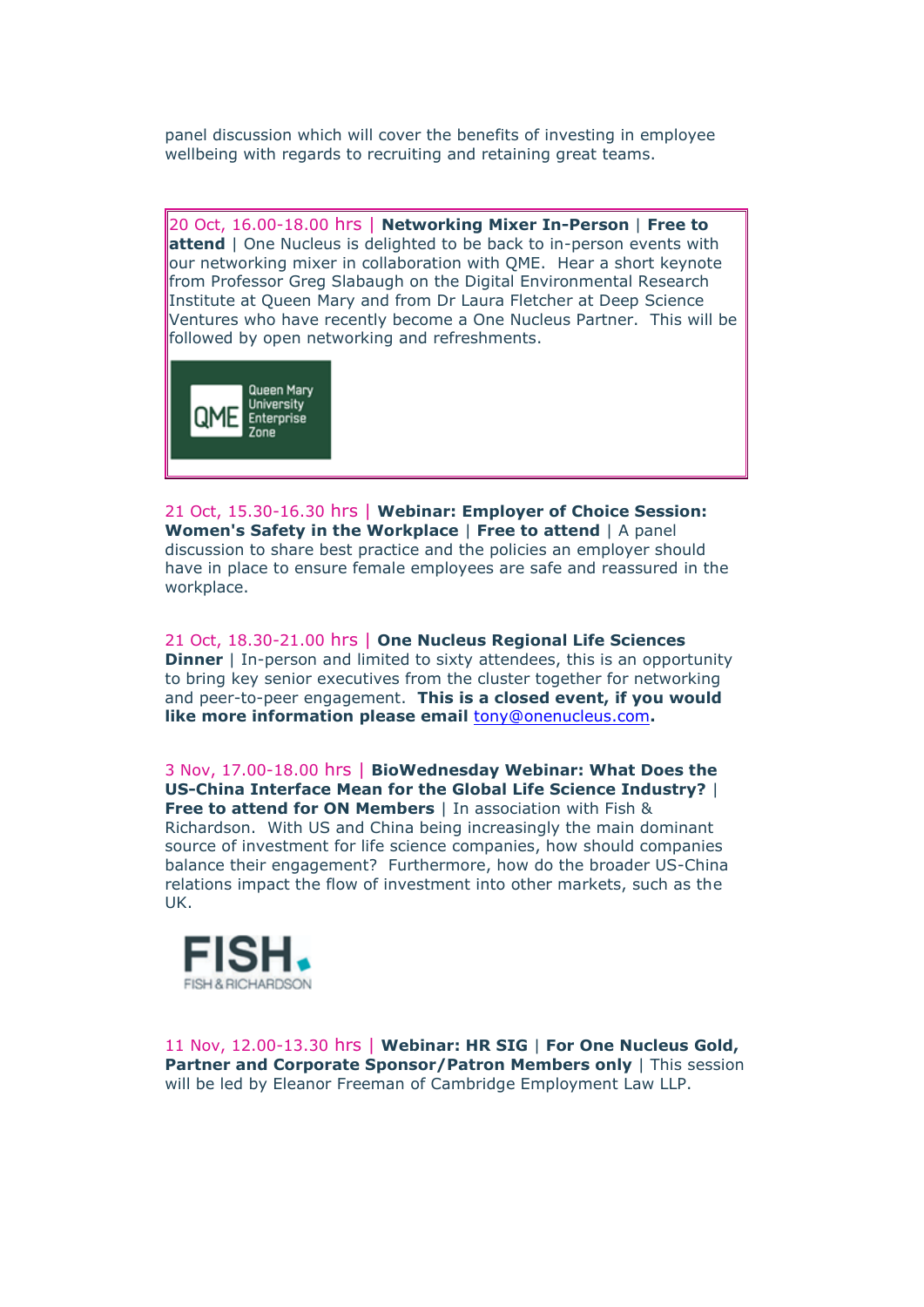

18 Nov, 14.00-15.00 hrs |**Webinar: The Way to Supercharge Your Early-Stage Growth Within Life Science** | **Free to attend** | A cohosted webinar which will combine experience from the Discovery Park Reactor Programme and One Nucleus Virtual Innovation Centre to share insights into how these initiatives can create a bridge towards future success to impact growth beyond the programme and what is needed to achieve this.



9 Dec, 09.00-18.00 hrs |**Genesis London 2021** | **One Nucleus Member discount available** | Genesis 2021 returns face-to-face after a year online in a new home at 1 Wimpole Street and for its 21st Birthday! Delegates will have exclusive access to keynote sessions, inperson networking and the Genesis 2021 Exhibition. There is also a digital delegate option available on the surrounding days 6-10 Dec and whether attending in-person, or digitally, all delegates will be able to maximise their engagement via the Conference App. Sponsor opportunities are available to showcase your company and expertise to Genesis delegates.

6,7,8,10 Dec |**Genesis Digital 2021** | **One Nucleus Member discount available** | A digital delegate option available throughout 6-10 December that includes access to 1-to-1 partnering, live Innovation Workshops, Genesis 2021 App and on-demand content. One Nucleus members receive one free digital pass per organisation.



**If you would like to register for any of the events above, follow the link [here](https://onenucleus.com/sites/all/modules/civicrm/extern/url.php?u=2101&qid=1299293) and select the relevant event in the list.**

**Training Courses**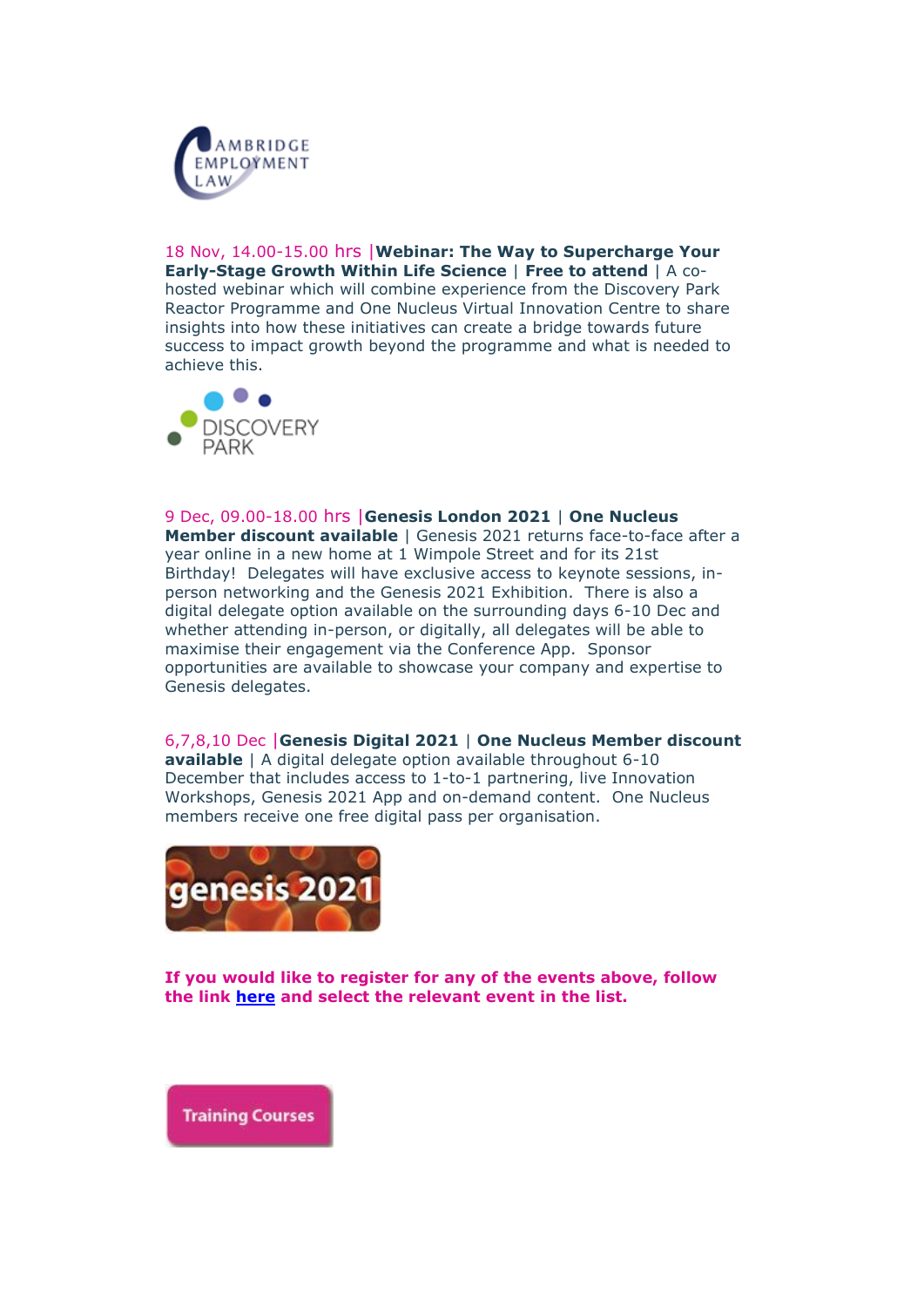17-18 Nov | **Biological Safety: Management and Practice (IOSH Approved)** | **One Nucleus Member discount available** | Aimed at developing the competency and confidence of those fairly new to the role of Biological Safety Officer, but experienced BSO will also benefit from the course.

24-25 Nov | **Online Introduction to Drug Discovery: From Idea to Clinical Candidate** | **One Nucleus Member discount available** | This course is a "one-stop-shop" outlining the major scientific tools of drug discovery. The focus is on small molecule drugs with comparisons made with biologics.

**If you would like to register for any of the courses above, follow the link [here](https://onenucleus.com/sites/all/modules/civicrm/extern/url.php?u=2102&qid=1299293) and select the relevant course in the list.** 

**External Events** 

14 Oct, 10.00-14.20 hrs | **EY's 5th Annual 'US SOX Symposium' SOX...Looking Ahead** | EY is pleased to invite you to the 5th Annual US SOX Symposium aimed at those thinking of a US listing within the next two years. Virtual session. **If you would like to register please email Ruby Sharoon-Khan at** [rsharoonkhan@uk.ey.com](mailto:rsharoonkhan@uk.ey.com)**.**



14 Oct, 14.00-15.00 hrs | **Webinar: Maintaining Drug Product Properties and Optimizing Late Stage Manufacturing Efficiency** | **Free to attend** | In this webinar, industry and Catalent experts will provide an overview of the latest trends in manufacturing of oral solid dosage form, discuss key considerations of transitioning an early-stage product to late-stage as well as technology transfer, and discuss tools that can be useful to scale up production. With a guest speaker from Covate Pharma.

## Catalent.

25-28 Oct | **BIO-Europe® 2021** | **One Nucleus Member discount available** | The international BIO-Europe® 2021 gathering will be held